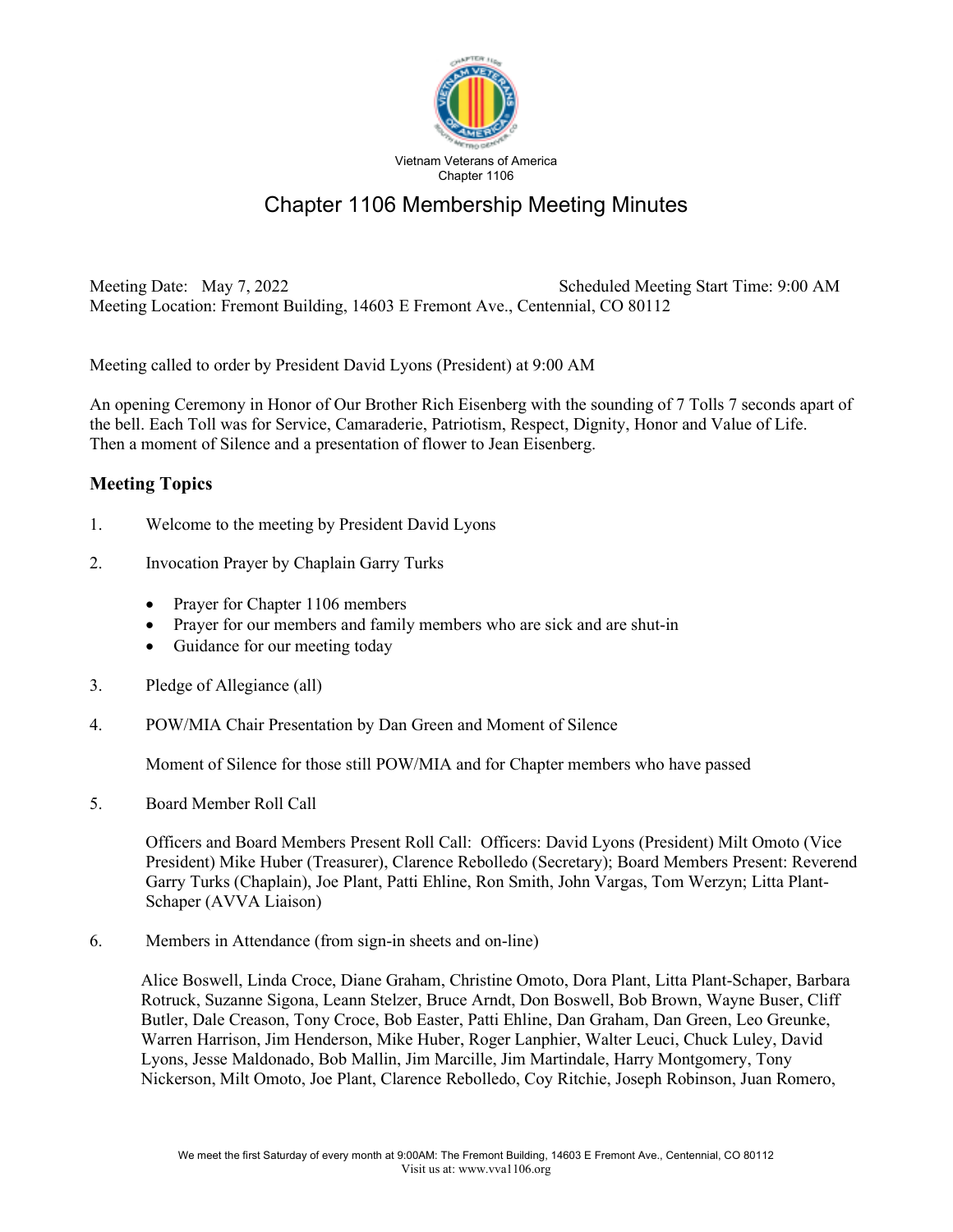

Bob Rotruck, Carl Sanchez, Ed Seiler, John Sheadel, Lee Skiles, Ron Smith, Charles Smith, Phillip Snyder, Jerome Springs, Gary Steinhoff, Michael Tarby, Garry Turks, John Vargas, Dan Wagle, Wendell Wallace, Tom Werzyn, Lee White, John Williams, Lew Wood, David Yates; On-Line: Jim Willams, Jack Hunter, Claudia Hunter, Mike Karsh, Mike Messenger, Robert Lee.

*Note: If your name does not appear on this list but you were there, that is because you did not sign-in* 

The above list includes all on-line attendees

7. Recognition of new members and guests (including members who have not attended in a while):

We have three new members (awaiting names and applications)

8. Chapter Meeting Minutes Approval

Minutes for the May 7, 2022, Chapter Membership meeting were emailed to each member. Minutes are also posted on the Chapter website.

**Motion 1**. Motion to approve the corrected VVA Chapter 1106 Minutes dated April 2, 2022, made by Milt Omoto and second by Tom Werzyn; the minutes were approved.

- 9. New officers sworn in.: David Lyons (president) Milt Omoto (vice president) Mike Huber (treasurer) Clarence Rebolledo (Secretary)
- 10. Guest of Tom Werzyn, Ken and Kimberly, spoke to all about Wheelchair ramps and stair lifts.
- 11. Special award presented to Dan Green.
- 12. Our Poppy drive is on May 28, 2022.
- 13. Members ask to continue the Buddy Check Calls.
- 14. Continue to support the Vietnam Veterans Association pickup of clothing and item you wish to donate.
- 15. Treasurer's Report: Mike Huber
	- The Treasurer's Report was presented by Mike Huber.
- 13. Secretary's Report: Clarence Rebolledo
- 14. Board Member and Committee Reports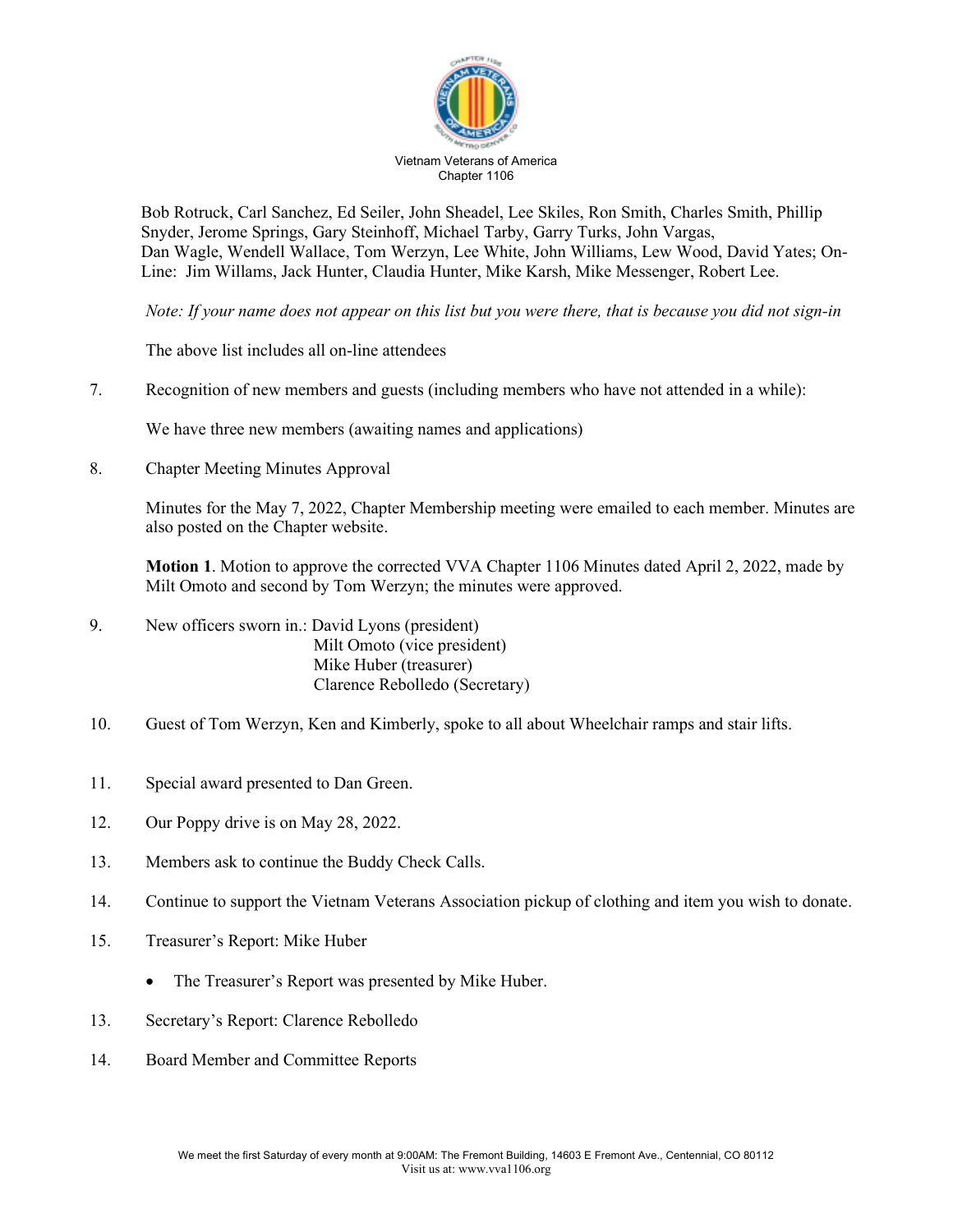

## Vietnam Veterans of America Chapter 1106

- a) Veterans Emergency Assistance Program (Joe Plant): The Chapter assisted six veterans in the month of March, working with HUD-VASH to get homeless veterans off the street by paying for initial rent or late rent fees; about \$1,100 was spent in March.
- b) Chaplain's Report (Rev. Garry Turks): Chaplain Turks emphasized the importance of Buddy Check calls; he regularly maintains contact and visits with six members, including Sonny Gorsuch and Jack Paulson; please keep them in your prayers; also, please pray for one another.
- c) Speakers Bureau (Tom Werzyn): Tom reported that the Speakers Bureau is contacting schools for engagements; a speaking engagement at the end of the month is scheduled.
- d) Events Coordinator (Ron Smith): Ron reported no current activity; if you have any ideas for a Chapter event this year, contact Ron.
- e) Scholarship Committee (Jim Marcille): Jim reported for Gary Weston, chair of the Scholarship Committee, that the committee has been active visiting schools and promoting the scholarships to school councilors; they visited thirty-two schools to promote the Chapter scholarship program; applications for this academic year are posted on the Chapter website.
- f) Social Committee (John Vargas): no further items to report.
- g) Promotional Items (Leann Stelzer): Chapter hats, shirts and windbreakers are available; additional items are ordered as needed based on pre-purchases.
- h) Voices for Veterans (Warren Harrison): Warren reported that this year's NAMI Walks is scheduled for Saturday, May 21, 2022, at Centennial Center Park, 13133 E. Arapahoe Road, Centennial.
- i) Women Veterans, Veterans Health, PTSD, Agent Orange (Patti Ehline): Patti continues to work with the VA on disability claims and presumptive list additions and encouraged members to do the same; she continues to be active with issues like PTSD, agent orange and women veteran challenges.
- j) AVVA Chapter Liaison (Litta Plant-Schaper): Litta provides member name tags, and you could pick up yours at the back table if you ordered one.
- k) Webmaster and Newsletter (Bob Rotruck): Bob stated that the May/June newsletter is progressing.
- l) Government Affairs and Color Guard (Tony Nickerson): Tony reported that he is tracking twentyfive federal veteran legislative issues and nine state issues; a future John Lewis-class replenishment oiler (T-AO) ship will be named USNS Ruth Bader Ginsburg to honor the former Supreme Court Justice and women's rights activist.

## 15. Roundtable

- a) Tom Werzyn stated that he has information on retrieving records from the National Archives.
- b) Tony Nickerson stated that the Vietnam Veterans Day event at the Littleton Elks was very meaningful with Rolling Thunder performing the Flame of Freedom (Gold Star Families) and Missing Man Table ceremony.
- c) David Yates spoke on the Veterans Court.
- d) Barry Fiore spoke on the Forgotten Heros Campaign and the organization's support to veterans in replacing missing or lost military medals that you were awarded; Barry also has Rockies baseball tickets available.
- 16. 50/50 Drawings (Ron Smith)
- 17. Schedule